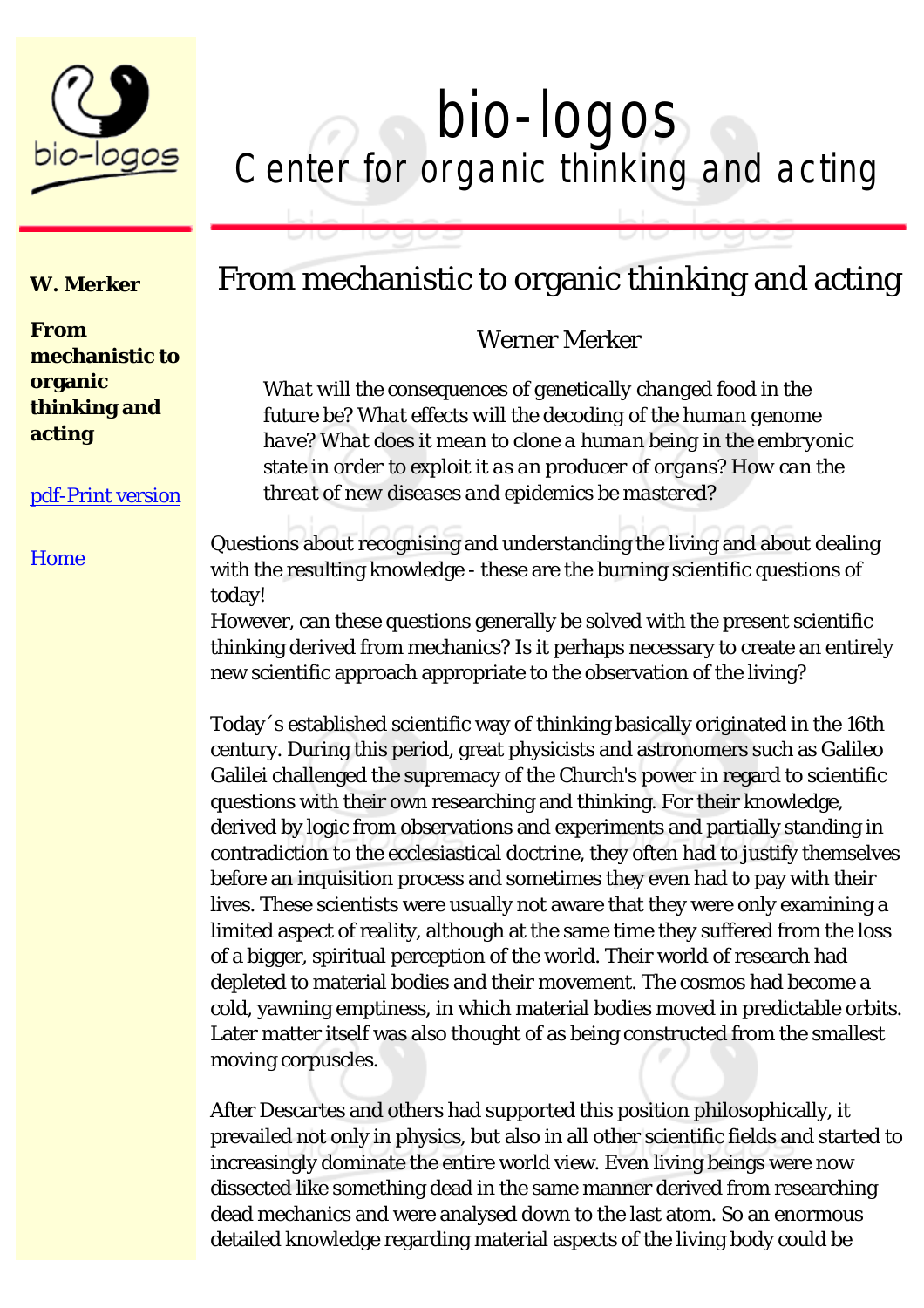acquired, which however hardly could be used to find the traces of the living itself.

In the beginning of the last century this materialistic-mechanistic world view started to stagger: In the expanse of the universe as well as in the depths of the atom, phenomena within the area of light and matter appeared, which could not to be described by the mechanics. It was necessary to develop a new quantum mechanics theory and a new theory of motion, the theory of relativity. The fact that the strict principle of causality, which forms the basis of classical mechanics, had to be overcome and the fact that matter dissolves in fields, waves and energy could not penetrate into the general thinking.

Today it is basically clear to many leading scientists and philosophers: the materialistic-mechanistic view of the world has reached its technical zenith. However, seen from the epistemological position it has come to an end. The question now being - what next? Though some scientists point urgently to the fact that another kind of thinking is necessary and argue that biology should become the leading science, replacing physics, which performed this role since Galileo, the established sciences on the universities and within other institutes hardly take up such appeals. Institutes generally do not like to put their own world views into question and are usually too slow for revolutionary change. Moreover, they can appeal rightly to many scientific and technical achievements won with the help of the analytic-material thinking and which partly really serve the welfare and progress of society.

Conventional science is seated firmly in the saddle, as firmly as the ecclesiastical power was in the 16th century, when it dominated the world. At that time everything that did not correspond to the catechism of the church was condemned or switched off by inquisition. Today the inquisition looks different: Everything that is not explained strictly causally in the materialistmechanistic sense is considered to be unscientific and is therefore scientifically indisputable. At the very most such thinking is expected to renounce any kind of scientific claim and withdraw into the mystic-religious corner. However, as in the 16th century mechanistic scientific thinking and research sprouted over and over and asserted itself against the ecclesiastical power, today organic thinking, appropriate to the living, has also developed into many small and tender little plants. More and more people do not feel satisfied by strictly causalmechanistic explanations to their questions to life. They suspect that a new further-reaching thinking is required. A new scientific revolution is necessary!

#### **New approaches**

Especially during the last years approaches to developing methods of organic thinking have arisen in many areas more and more frequently. Some of them have even found attention. However overall, they have not yet been able to establish themselves in science or even cause a revolutionary change in general thinking. They all have in common that they overcome the linear causality of mechanistic thinking.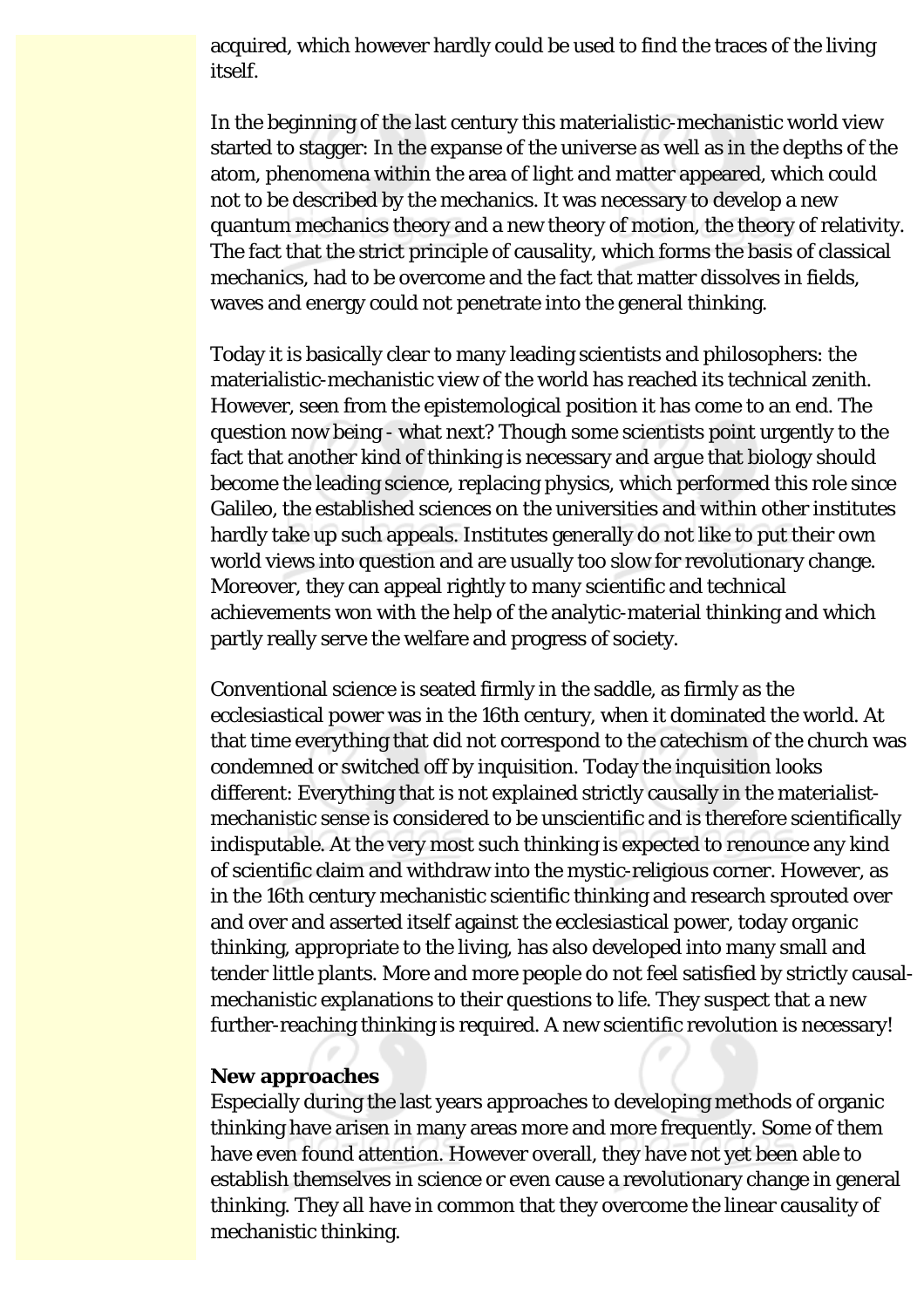

Goethe may well be regarded as the forefather of organic thinking. With great intensity he worked on a life-appropriate scientific methodology. For a long time his ideas were taken up marginally. Rudolf Steiner, whose efforts in this area must be considered foremost, worked on the publication of Goethe's scientific writings and enhanced his methodology in many ways from 1884 to 1897. His research of Goethe´s approach has been applied to many areas and has been published in numerous articles and books. Nevertheless, these

efforts have only been able to influence established science very little up till now.

New impetus to the development of theories and models adequate to the living arose at the end of the seventies of the last century. Various system theories, whose principles were derived from living systems, were designed. Models of self-organisation of physical and living systems are being discussed frequently in recent times. The mathematical basis of these new attempts to the understanding the living is often probability calculation and the newly formed theory of nonlinear dynamics (chaos theory).

Most of these theoretical models do not reach Goethe's much more revolutionary and more concrete perception and thinking. However, they are developed on the basis of materialistic scientific development and can perhaps therefore have rather more influence on the general thinking.

An important contemporary representative of this scientific renewal is the biologist Rupert Sheldrake, whose research can be associated, in a way, with Goethe's ideas, which will be shown in the following.

#### **Goethe's organic view of nature**

*"He who wants to recognise what is alive and describe it, seeks first to drive the spirit out of it. Then, he holds the parts in his hands, but, he is missing the spirit's band. "*

The immense limitations of conventional natural science concerning the living is shown here mockingly by the figure of Goethe's Mephistopheles in his novel "Faust". Only the material parts are examined without considering the organising aspects of the living. The essence of what distinguishes a living organism from a dead one, is not respected or it is in fact ignored. With pleasure, science limits itself to the material level of organisms. As a consequence, it should have been named matter sciences instead of natural sciences. Nature is, however, much richer and includes much more than just matter. There also are herbal life processes and growing organisms, animal behaviour processes and feeling beings, human consciousness processes and spiritual beings. Vitality, feelings, spiritual activity, these all are levels which are unknown and suspicious to a mechanistic point of view.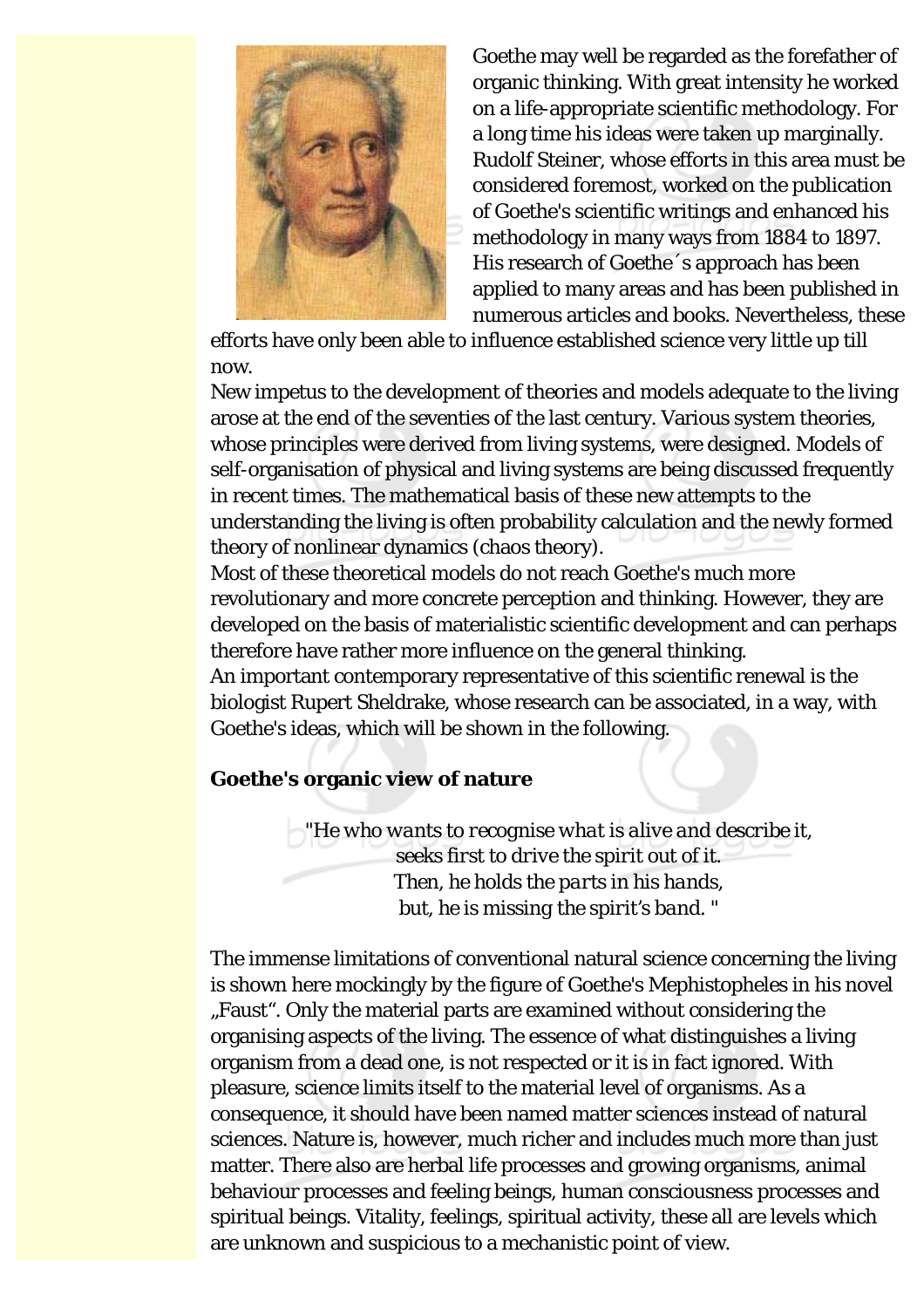Goethe made the effort to come to a comprehensive organic approach to all areas, which would not be limited to the material. This is done in his scientific, but also in his literary works.

The core of his different approach is that he really tries to perceive and think the living as something, which is within a process. The present appearance of an organism is recognised in relationship with its earlier or later states. Changes, developments and metamorphoses become important. In the botanical field, he developed the concept of the archetypal plant. In order to make the procedural character clearer one could also say the concept of the archetypal herbal. He regarded every singular part of the plant as a metamorphosis of structural design or the "idea" of the leaf. Leaf, sepal, petal, stamen - everywhere he detects an expanding and a conglomerating of the same creative forces: "From top to bottom a plant is all leaf, united so inseparably with the future bud that one cannot be imagined without the other". A very dynamic and creative thinking is necessary to understand such vital processes. How much easier it is to handle with numbers, measurements and rigid laws! But it is exactly the feedback of the scientific approach on people which was extremely important for Goethe. He repeatedly warns about the results of rigid mechanical thinking in respect to human beings. In his opinion, this thinking is developed far too little on concrete, observable phenomena. The usual science changes too rapidly from concrete observing to abstract models based on conceptions which are reduced only to a few factors. Thus one receives laws which do not grasp the whole experienced reality, but limit themselves only to the part managed purely intellectually.

In the physical area Goethe shows especially in his theory of colours, to which he dedicated a large part of his life, how an understanding of optical appearances and colours, which is connected to the subjective perception of the individual researcher, can be developed purely from the phenomena of light and darkness.

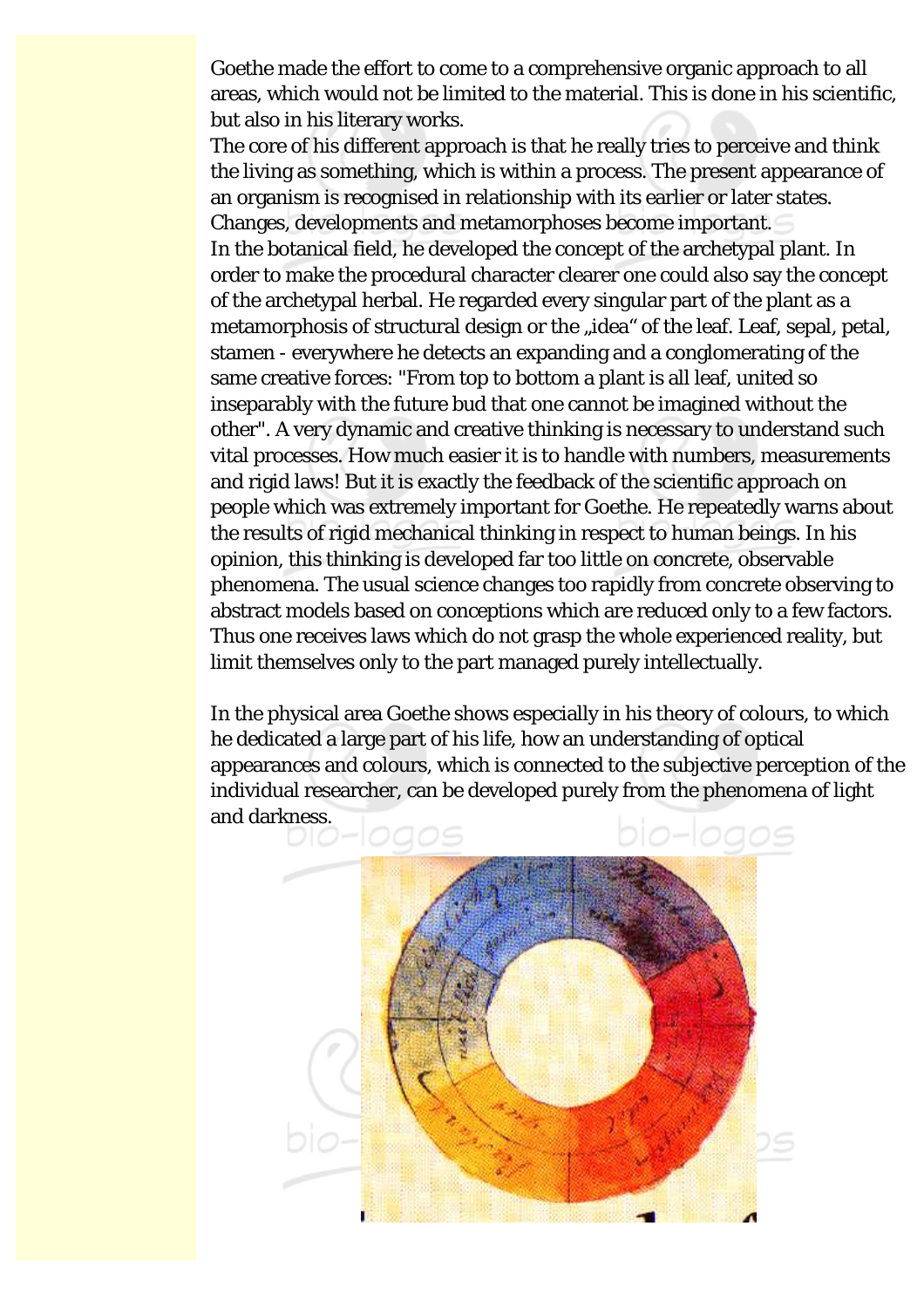Vehemently, Goethe attacks Isaac Newton, who describes colours and light in a highly abstract way, detached from the human feelings, with a mechanistic model. Nevertheless, Newton asserted himself. Therefore, today only abstract wavelengths of electromagnetic waves are allowed to explain colour and light. This can hardly connect to our actual experience of colour, light and darkness.

Both approaches have their truth and justification. Without doubt, they lead people in very different directions of thinking and experience, which in its turn affects the whole of cultural development. Up to the end of his life Goethe had great fear concerning the development of science in a mechanistic way: *"The alarming increase in machines torments and frightens me, they are rolling down upon us like a thunderstorm, slowly, slowly, but they are on their way, they will come upon us."*

It becomes especially frightening if this "alarming increase in machines" also dominates the research of living beings.

#### **Goethe's judgment through intuitive perception**

Goethe tries to oppose this development by his new science, which he called in the realm of living morphology. By this he meant the "doctrine of the shape of formation and transformation of organic bodies". For him organic forms cannot be explained by the interaction of matter, but result from living designing forces which are inherent to the living being. The perception of these forces, which correspond to the whole life expression of the living beings and are captured in a temporal process, is similar to the recognition of gestures or forms of artistic expressions. As well as with an abstract sculpture streaming, everting, contracting, condensing, flowing out, resolving and even more forces can be felt and



understood. With a living organism winding up, expanding, dissolving, airing, separating and other forces can be perceived. One has to become involved in these creative forces which are active within a plant with one´s own internal vitality - to be touched by one´s own mental sense and feel these forces acting within one 's own internal replicating. After intensive study one can finally experience a differentiated overall gesture of the sculpture or organism.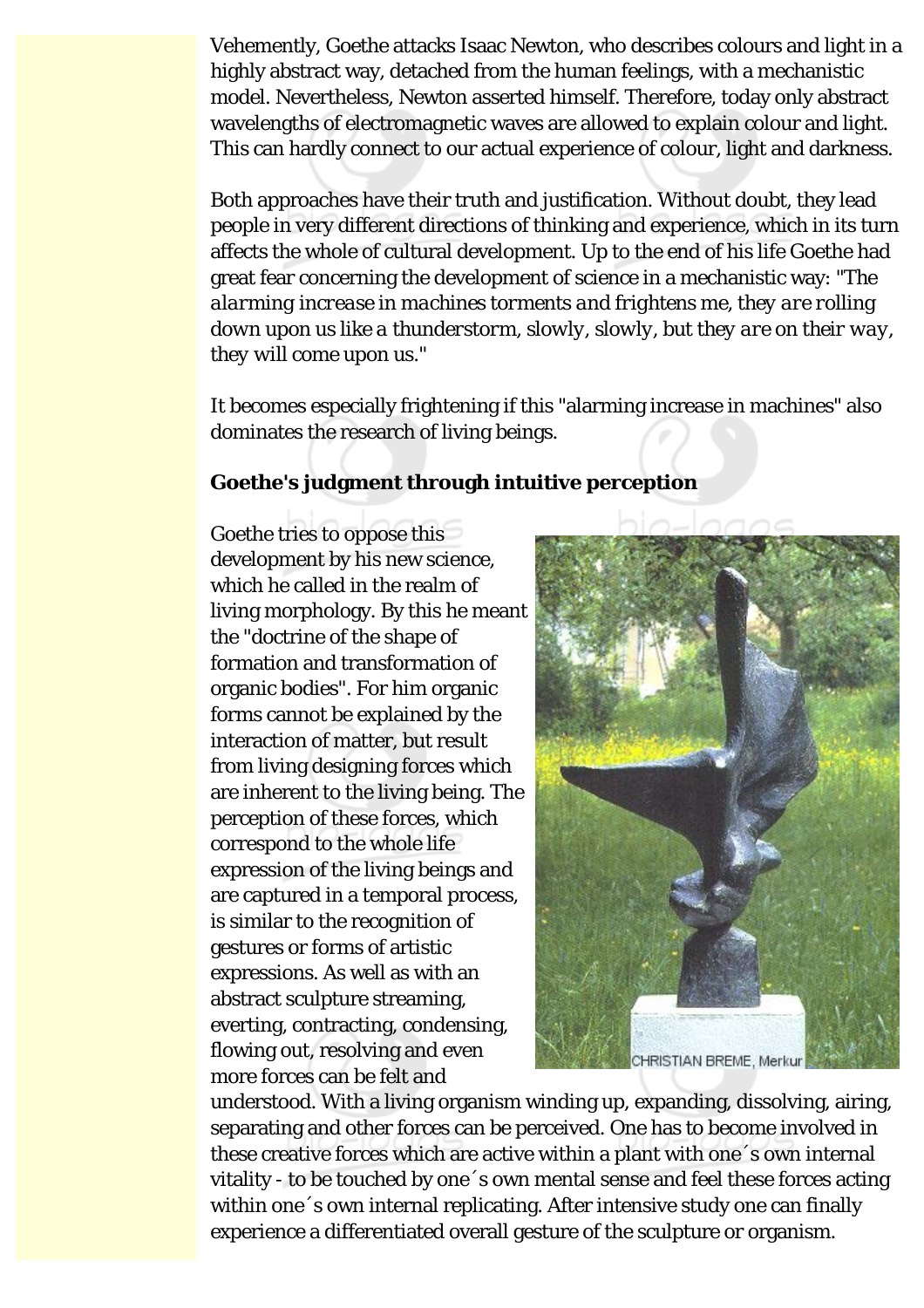Such an experiencing recognising of these creative powers is absolutely comprehensible to every person who is skilled in this way and it is thereby communicable like materialistic scientific research. However, it requires an empathetic connection with the perceived living being, a great internal activity, which has been detached from personal patterns of perceptions, and a keen perception of the own internal activity. The result is unlike the mechanistic approach of understanding a concept, the finding of a linear-causal relationship or a mathematically defined law, but entails the emergence of a judgment through intuitive perception, as Goethe called it.

#### **Sheldrake's morphogenetic fields**

Following up on Goethe's morphology most strongly in contemporary research are the ideas of the biologist Rupert Sheldrake, who describes in his autobiography how an essay on Goethe's scientific considerations gave him the decisive impulse for the development of his ideas.



Sheldrake, born in 1942, certainly is one of the most revolutionary and controversially discussed scientific thinkers of our time. Publicly and with a clear scientific claim he leaves the level of the purely material and the present matter- science. In doing so he connects to the concept of the field, which is approved in many physical areas. In the biological area this concept already has a longer tradition. It was used, among others, by the

Russian biologist Alexander Gurwitsch in 1920 to develop an explanation of growth and differentiation of cells in living organisms.

A field describes the particular state of a space, where at every place an effect of a force occurs. So there are no selective forces, which set in at one point and act linear, but they work within the whole space. Mechanistically thought, you can prove the effects of this force in the space of an endless amount of points. If thinking becomes a little more fluid, you can speak of the flow of power (e.g. magnetic flux). One then comes to views that are similar to the phenomena of pressure in liquids or gases. A field therefore has to be thought of as an immaterial fluid of force. Fields work independent of the material also in a vacuum. When dealing with fields, whether magnetic, electromagnetic or gravitational fields, movement occurs in an area of force which can have an effect on matter, though it is immaterial itself.

The effect of such fields of force on matter can sometimes produce impressive ordinal structures as, for example, can be seen in the detection of the structure of magnetic fields with iron filings. How long would it take to lay down by hand every little iron filing chip to build this structure and how immediately the matter is arranged in a magnetic field!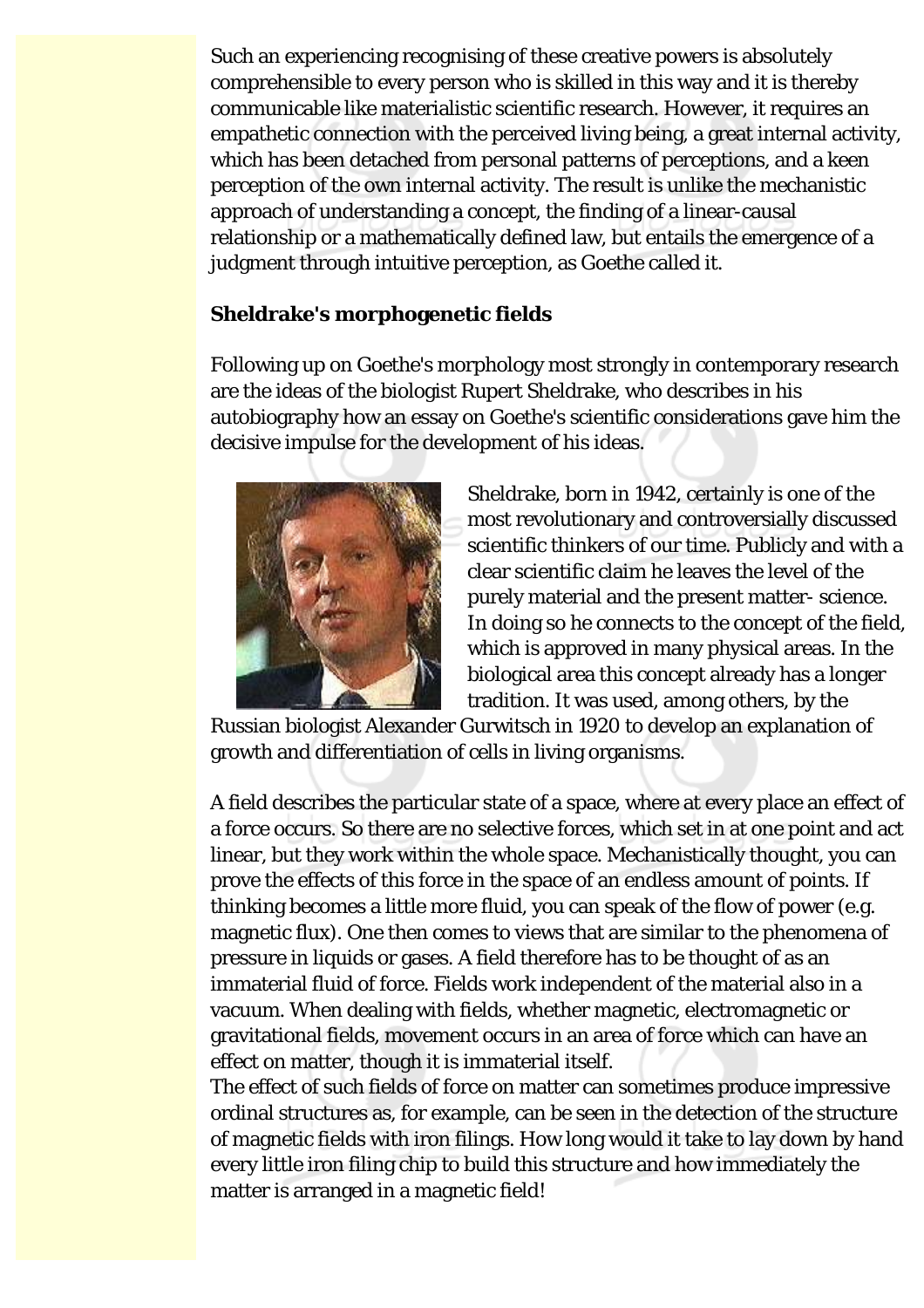

In the physical area the concept of the field is continually turning out to be very helpful in a growing number of areas and is showing itself to be more comprehensive and useful than the mechanistic view of point-by-point singular forces. The principle of separated objects emphasised by atomism is increasingly being substituted by the principle of linked objects arising with the concept of the field.

Sheldrake is now transferring the concept of the field to forces shaping the living. These also act holistically and comprehensively. Here matter can also structure itself all of a sudden according to the requirements of the living organism. How difficult it would be for example to explain the ordinal structure of DNA or the process of DNA duplication purely through the interaction of matter and how easily and suddenly matter could be arranged according to a form-giving field, called the morphogenetic field of the organism. - The superiority of the field theory becomes impressively clear.

Based on the morphogenetic field of a single organism Sheldrake also transmits his concept of the field to the organisation of colony-building insects. The mysterious phenomena in a beehive or a termite colony can be easily explained by colony-wide organising fields. The collective behaviour of living beings of the same kind can also be explained by habit-defining fields. One can come to a very general and enlarged concept of the field: everything that is related in terms of force can be explained by linking fields. A stone "knows" where it has to fall. In some way it must therefore have a connection to earth. This is described by a gravitational field. One might as well explain the general relationship between two objects or two beings that are in interaction, whether plants, animals or human beings by a connecting field. The empty space between two objects, which is the only thing the mechanistic approach can see, would be filled with dynamic fields of the most different kind, which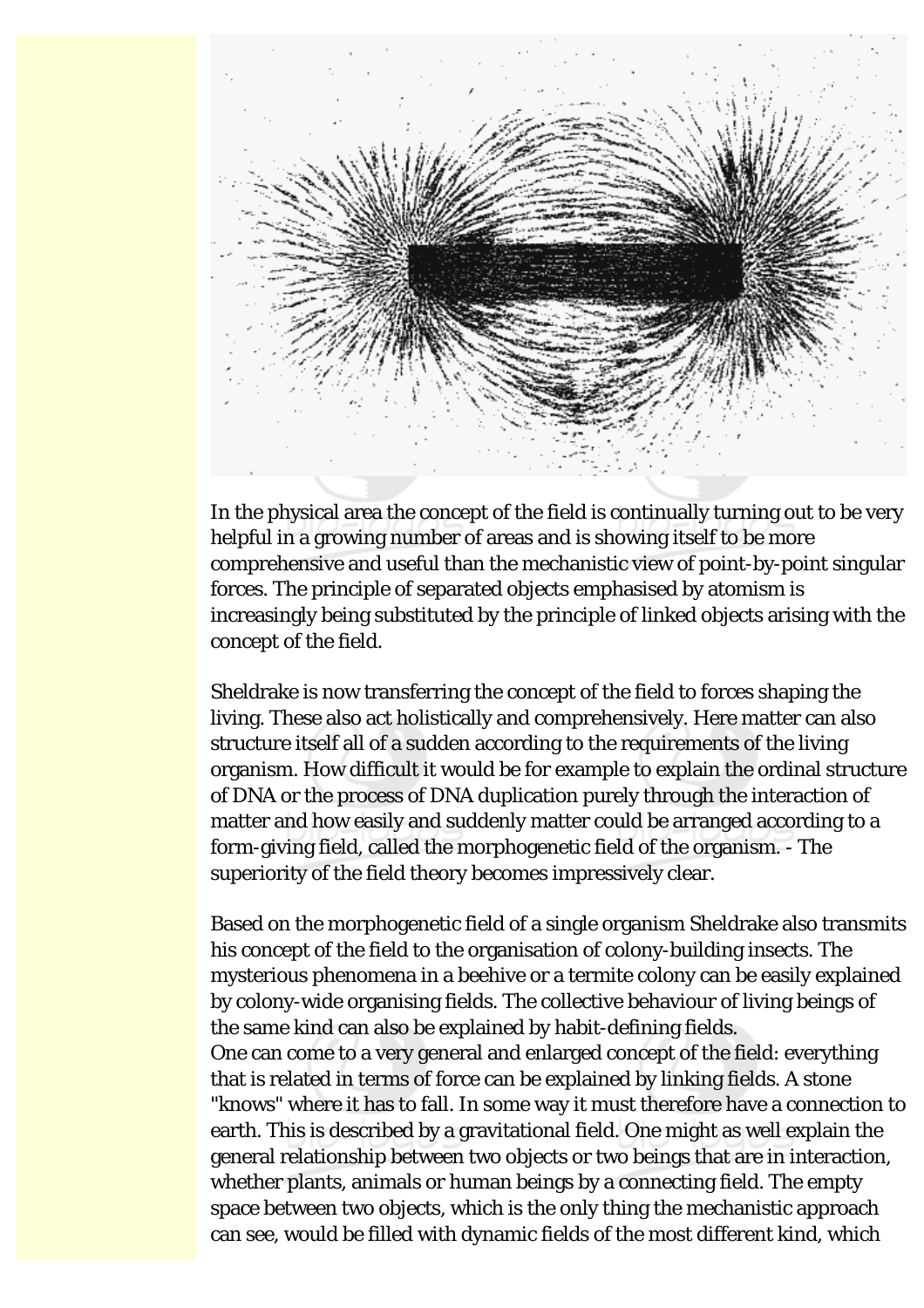are not hypothetical, but have the same right to reality as the objects or beings themselves. This approach, having its fundament in the observation of relationships, in which everything exists only through its relationship with others could lead to a new dimension of attachment to the world in human experience. A revolutionarily changed attitude towards life, linked to the great spiritual impulses of humankind, would now be scientifically justified.

#### **Goethe's morphology and Sheldrake's morphic fields**

Shape formation, -transformation and -development - that is the way in which Goethe and Sheldrake approach the living. Not the analytical decomposition into single components and their mechanistic interaction is examined, but a higher level than the physical one, the level of the formative forces of the living, is considered. For the description of these holistically working formative forces the academically approved concept of the field is obvious to Sheldrake. The acceptance of this very reasonable theory, adequate to the living and obtained through research enables living sciences to enter the realm of immaterial forces and processes. The step is small but, nevertheless, of immense importance.

Goethe's approach is less abstract: "*Let us not seek for something beyond the phenomena – they themselves are the theory*." He rejects any ideas of models because they are just mental crutches and distract the subject from the internal experiencing knowledge-act, which is necessary for grasping living processes. Rather he expects from the researcher an intensive, quasi artistic mental agility, that goes far beyond the causal logic of the existing science. *"The form is immediately transformed again, and, if we wish to achieve a contemplation of nature that is somewhat alive, we must see that we remain as mobile and plastic as the example nature provides us."* Goethe thus creates no new models of explanation, but requires quite a new methodology: The forces working in the living are experienced and recognised by activating internal forces within the observer and his perception. This leads to judgments through intuitive perception.

Sheldrake's ideas, however, despite their new nature, are more accessible to the current methods of natural science. They are still a revolutionary step to a new level, the world of living formative forces. Even if they remain at the physical level from the aspect of perception, they lead to an enlarged holistic approach and overcome the narrow-mindedness of looking only at material causal relationships.

Goethe's direct perception of creative forces, which form external objects, has its source in the perception of the own inner experience of the observer. Only those, who practice this themselves, will come to an experiencing recognition of living gestures and qualities. The experienced can definitely be articulated as knowledge. Through this it however already becomes something other than the actual experience of the active forces and qualities. In order to understand an observation, it could be helpful to have knowledge of the morphogenetic fields theory.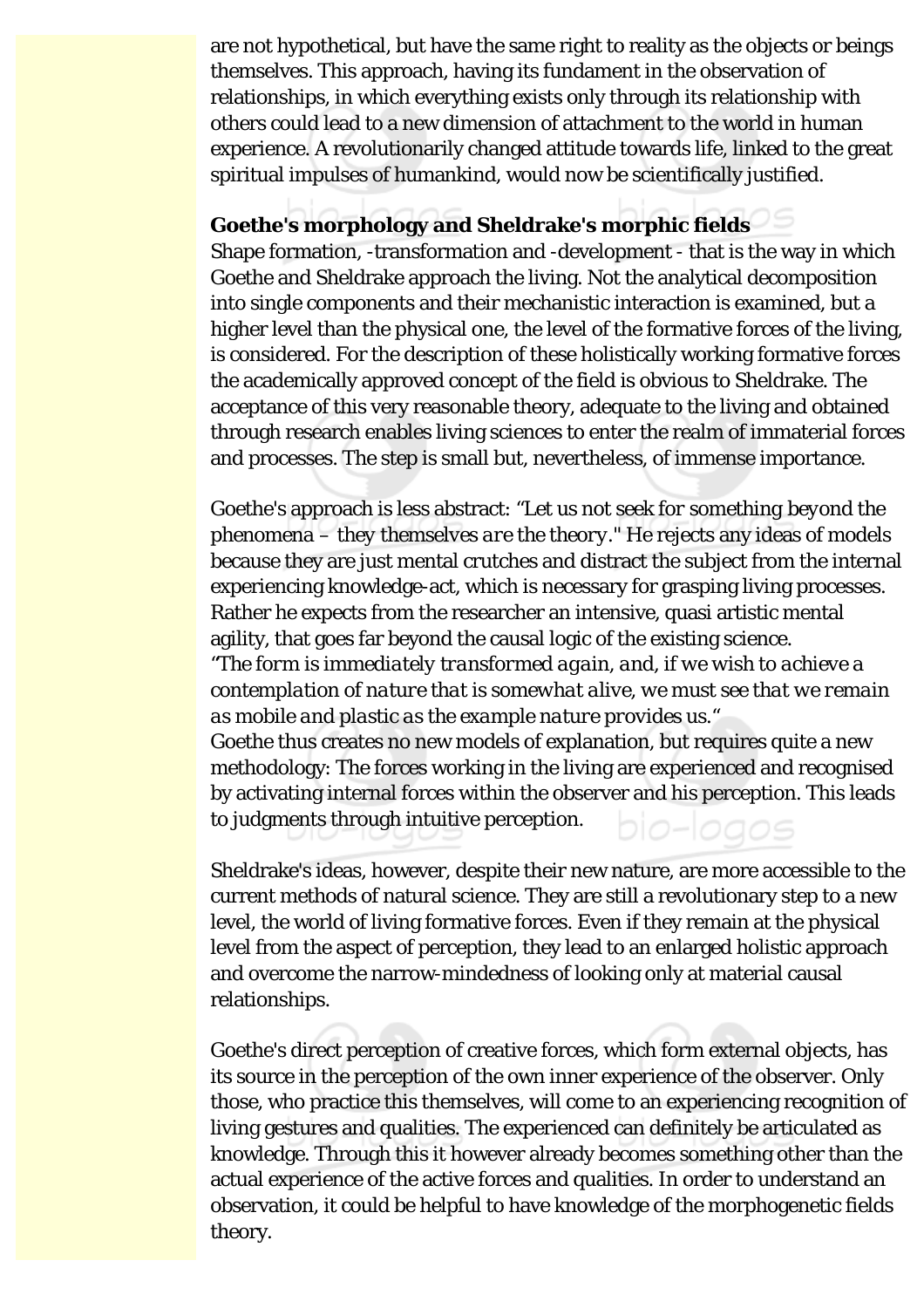One will never be able to grasp the forces of the living, or with Sheldrake's term the morphogenetic fields, with measuring instruments. The living can only be perceived through one's own vital forces. Nevertheless, objectivity and comparability of the results can definitely be reached with this new scientific methodology by skilled scientists, as they will come to the same or similar inner experiences and to the same judgments.

## **From mechanistic acting to organic activity**

Mechanistic thinking has prevailed above all because it has brought enormous technical achievements, advantages and power. An organic thinking will only arise if it is accompanied by organic acting and if it is obvious that organic acting is far superior to a mechanistic acting, which is purely derived from the experience of the physical world.

#### **Mechanistic acting**

In action, humans move more or less targeted and result-oriented within the physical world. Although we are completely active in the physical world, this action still cannot really be called mechanistic, because action always carries an intention arising from a larger, more holistic context. Yet human action can have mechanistic features, if resulting from a limited, short-term point of view. Short-term success and quick results are being pursued today in many areas. Larger temporal and spatial relationships are not considered enough. Occasionally, even violent actions are done to the surroundings in order to achieve personal success. There is a strong fixation on what manifests itself in the moment.

If one deals with the area of the living, such as plants, animals or even social interactions with other people, such mechanistic stamped actions are absolutely inappropriate, often unsuccessful and they mostly lead to bad results which last only briefly and are not supported by the surroundings.

#### **Organic development**

Significant aspects of life can be seen in the development of plants. First of all, these aspects shall be considered here independently of the ideas of Goethe and Sheldrake:

On one hand a plant needs an internal organising principle, on the other hand, it requires certain environmental conditions which enable its development. These conditions can be natural or they can be optimised by human intervention according to intentions. In any case, they need not be exactly defined, because a plant can adapt to different conditions. Its gesture or its own way to express itself in the world, which can be recognised by judgment through intuitive perception, stays the same according to the type of the plant, although varying in its individual manifestation according to environmental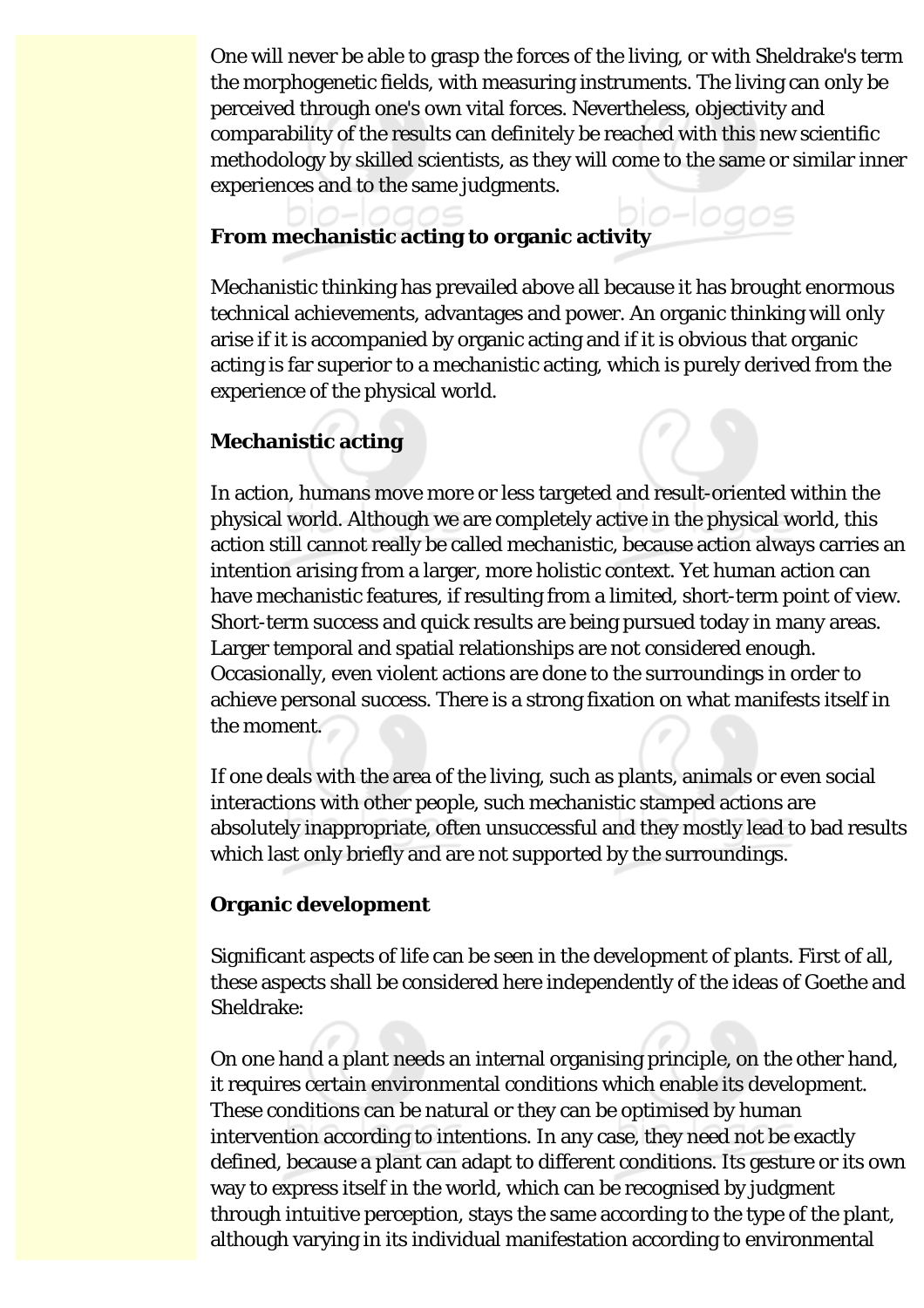conditions. In addition, subtle changes of nuances in its shape, regardless of individual internal and external conditions, may be different. This being different of an individual is a clear sign for its vitality. For example, a field with absolutely uniform plants, as it is demanded for machines adapted to conventional agriculture, can certainly not be called vigorous or vital.

Because of loosely defined environmental conditions and individual possibilities for form, the plant loses the strictly causal predictability of the mechanical area. One criteria of the living is in fact that there is no absolute predictability. A moment of freedom emerges. How a plant will develop, whether a seed germinates, how much fruit it brings, all this can only be predicted with a certain probability. In principle the living cannot be calculated precisely. No wonder then that the effects of genetic engineering cannot be predicted exactly by anyone.

Another important difference of the living from the mechanical is the need for development and transformation. These processes do not appear in mechanical operations at all.

In plant and animal life and especially with humans, dynamic development takes place. Birth, growth, maturity and death characterise this development. There are certain phases of intense transformation which are not always as evident as the transformation of the seed to the sprout, or the caterpillar to the butterfly.

Another characteristic feature of the living is the continual and above all rhythmical exchange with its environment. An organism must be an open system, performing



respiratory and metabolic processes with the environment. Without these exchange processes the organism will die. The rhythmic, breathing nature of living processes is significantly different from the isolated, linear mode of the mechanical operations.

The aspects of life shown below will make it easier to understand organic activity.

#### **Organic activity**

Like all living beings a plant can only develop in multiple relationships with its environment. These relationships, however, cannot be regarded as a linear connection between two points. That would be considered too mechanistic. The plant is just part of a larger whole. It is part of the environment and is itself the environment for others. This is important for an understanding of a general organic activity.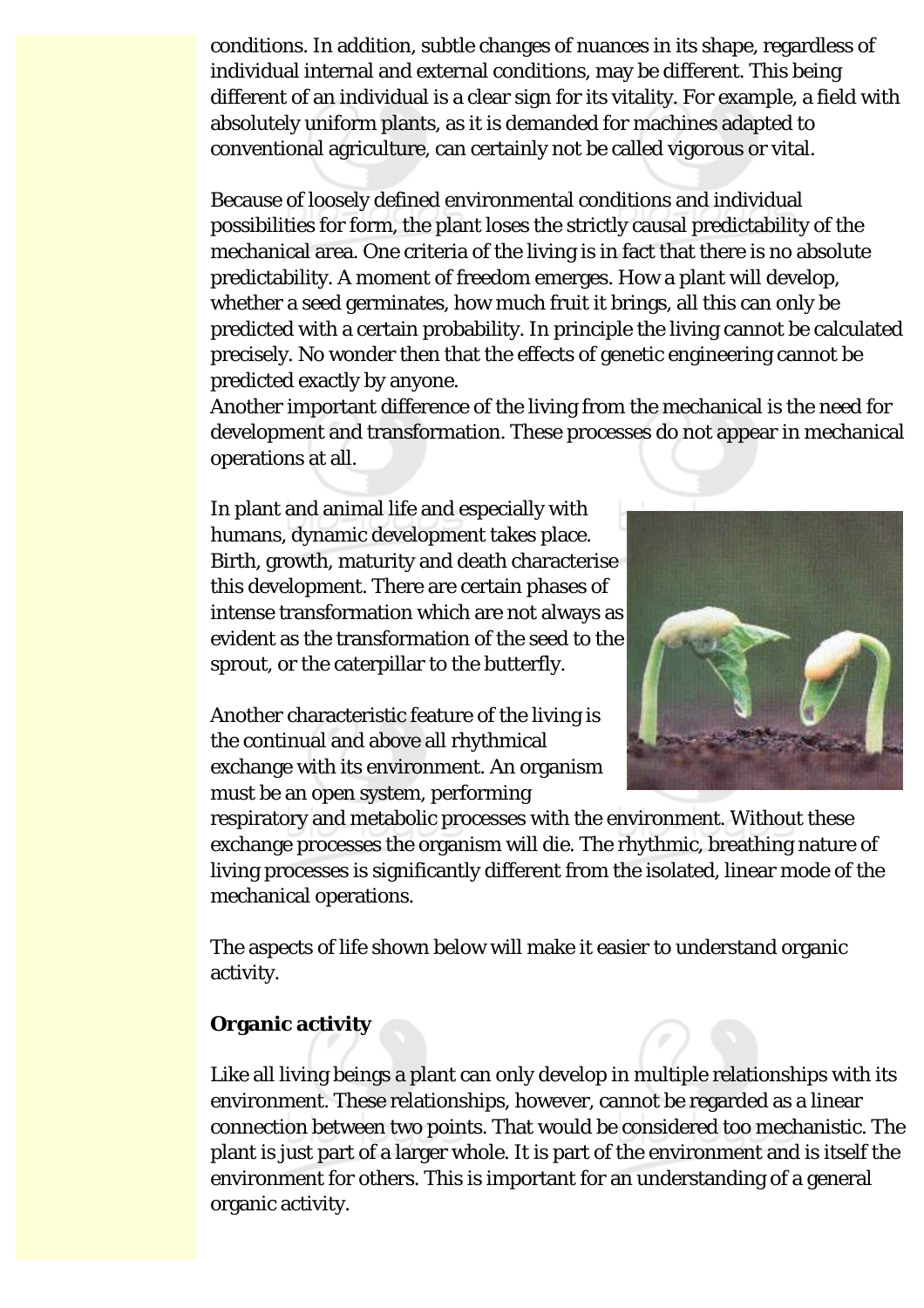

– this Asian wisdom shows what is essential for organic activity: the work on the conditions and the environment is crucial. It is not that something is just picketed somewhere, as in a mechanical action, but conditions are created in such a way that the desired can develop. Sometimes a seed is necessary, sometimes this appears even in a miraculous way by itself, like the swans in the above example.

Then like a plant the developing must be accompanied with care by the acting person according to its respective level of development. It develops, however, by its own laws and its own forces of live which can not be calculated entirely. Acting people have to be careful not to accelerate this development nor to manipulate it according to their own ideas and wishes by use of force. As the success of their efforts is not immediately visible, patience and confidence are necessary. One also has to accept that the processes at work does not lay completely in one´s own hand.

If problems appear, it does not make sense to analyse the developing in isolation. Wide perspectives must be considered, without fixing too much on the single problem. The conditions must be examined and must be worked on, as far as this is possible. Sometimes this is not possible any more. Then maybe just a mechanical emergency operation can be made or it can only be learned from this for the future.

Overall one has to get away from a selective temporal and spatial approach. The consciousness must perceive in empathetic and attentive devotion the environment and its development over time. With this kind of change in perception, actions will also change gradually. Then, when dealing with the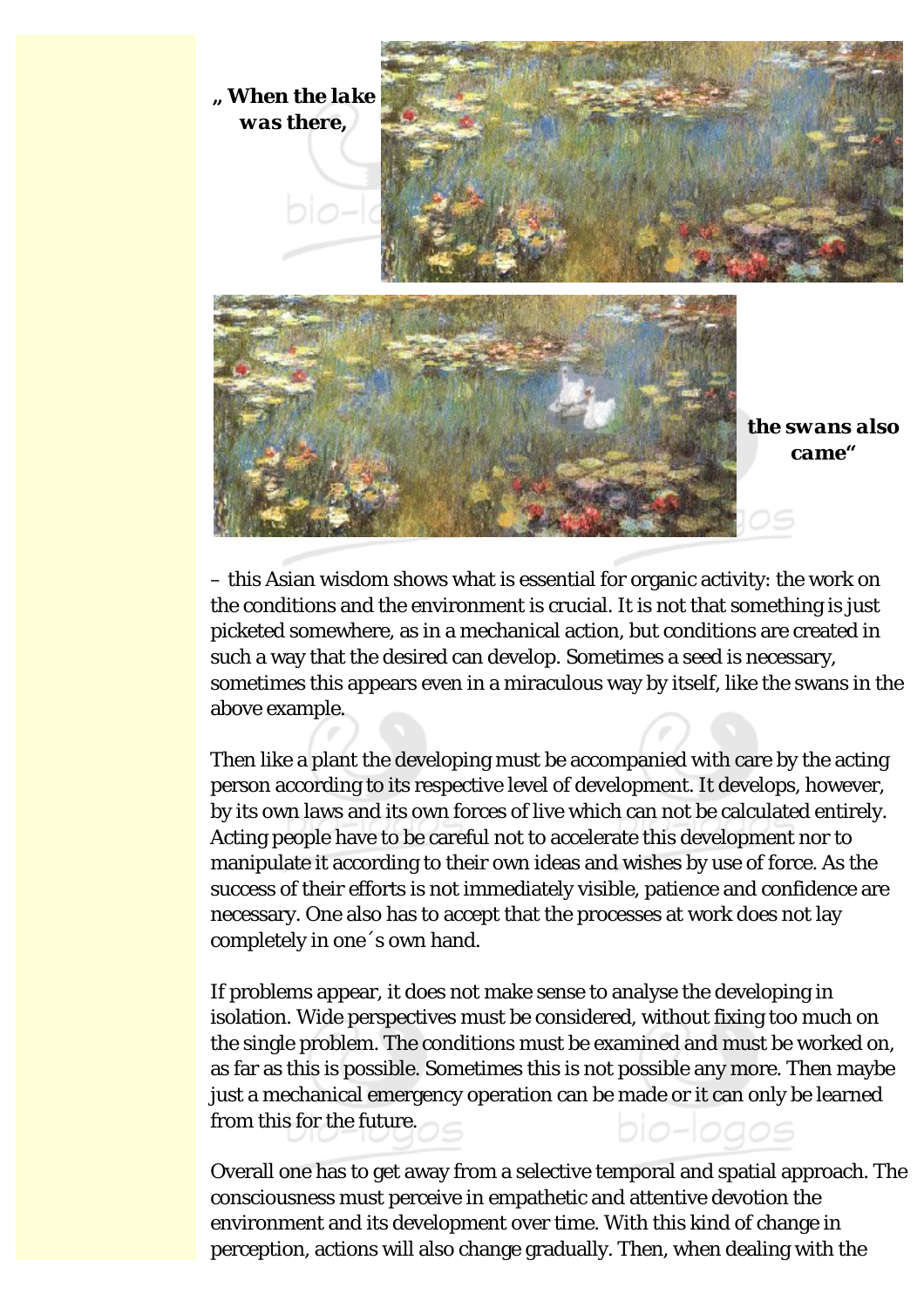living, which also includes social interaction, the consciousness will slowly get used to not proceeding in a dualistic and analytical manner, but to open for a switching between empathy and reason.

This way of viewing and acting can not only be used for dealing with plants, animals and humans. Every process and every project in everyday life, can be looked at in an organic way and handled accordingly. In time, confidence in developments will arise, perhaps even an understanding of transformations. Single phenomena are not looked at isolated as something ready, but are perceived as externalised suggestions and manifesting symptoms of larger temporal and spatial interrelationships. One increasingly works in and with the forces of the surroundings and feels embedded and carried. It may be surprising to experience how help comes from outside one´s self, problems are solved by themselves or situations arise which only have to be seized. That all is quite different from passivity, but on the contrary requires an intense and not only physical dynamic power. Of course, direct physical activities are always necessary, however you can experience this in a larger context. This can lead to calmness, confidence and patience. The love to an action increases and the intention which is only oriented on a result decreases.

#### **Reference to Goethe and Sheldrake**

Goethe's and Sheldrakes central concern is to come to an attitude of understanding adequate to the living and then from this understanding to a changed manner of acting results.

It has already been shown, how Rupert Sheldrake's morphogenetic fields lead away from a selective approach. Among other things, he shows how every being lives in its relationships, conceivable through the active reality of a connecting field. The dual subject-object relationship is transformed into the totality of a field which includes the subject and object as polarities. At first this is very difficult to think. If, however, this turns out to be scientifically reasonable and if it continually asserts itself in the general consciousness, it will certainly lead to a change in perception, behaviour and acting. Not objects and manifestations, which appear at the moment, but a flow of changing living relationships, connectedness and interdependency will constitute our existence and determine our acting.

It was most important for Goethe to show how the way we look at the world effects ourselves. This was the reason why he was so afraid of the increasing mechanistic view of the world with its analytically separating approach. An organic view and acting, which perceives and handles everything in temporal and spatial contexts can lead to the perceiving, feeling and acting person not regarding himself so much as egocentric but can expand his consciousness and learning to perceive his current situation as an interaction with his environment and in connection to his biographic development. Goethe's judgment through intuitive perception requires mindfulness,